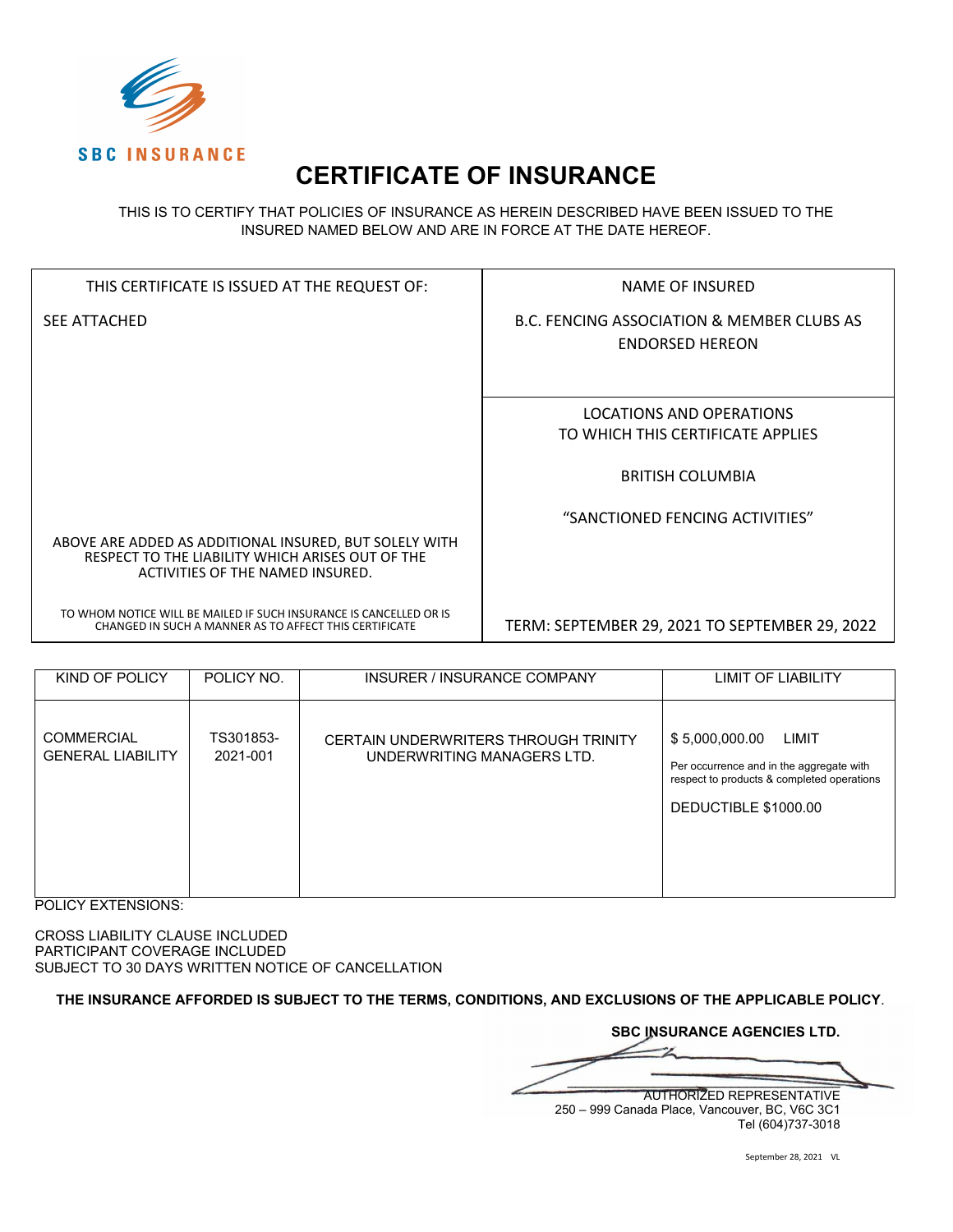

### **SBC Insurance Agencies Ltd.**

#250 – 999 Canada Place Vancouver, BC V6C 3C1 Tel (604) 737-3018 info@sbcinsurance.com

| AMENDED: September 28, 2021  | Insured:                          | Effective Date     |
|------------------------------|-----------------------------------|--------------------|
| Policy No. TS301853-2021-001 | B.C. Fencing Association & Member | September 29, 2021 |
|                              | Clubs                             |                    |

## **MEMBER CLUBS**

**It is understood and agreed that coverage under the within policy is provided for the following clubs:**

- 1. Benediction Fencing Club
- 2. Capital City Fencing (Victoria)
- 3. Delta Fencing Club
- 4. Diana Wood Fencing
- 5. Dynamo Fencing Club (Richmond)
- 6. Kamloops Fencing Club
- 7. Kyle Centre Fencing Club (Port Moody)
- 8. La Salle Fencing Club (Vancouver)
- 9. Meadowridge Fencing Club
- 10. North Vancouver Fencing Club
- 11. Okanagan Freestyle Fencing
- 12. OSM Fencing
- 13. Oyama Community Hall
- 14. Parry-Riposte Fencing
- 15. Rising Star Fencing
- 16. Salle La Fleche (Duncan)
- 17. Scout Island Fencing Club (Williams Lake)
- 18. South Okanagan Fencing Club (Kelowna)
- 19. Sunshine Coast Division
- 20. Tri-City Fencing Academy
- 21. Tri-City Fencing Foundation
- 22. UBC Fencing Club (Vancouver)
- 23. UNBC Freeblades
- 24. Vancouver Fencing Centre
- 25. Vernon Fencing Club
- 26. Victoria Fencing Club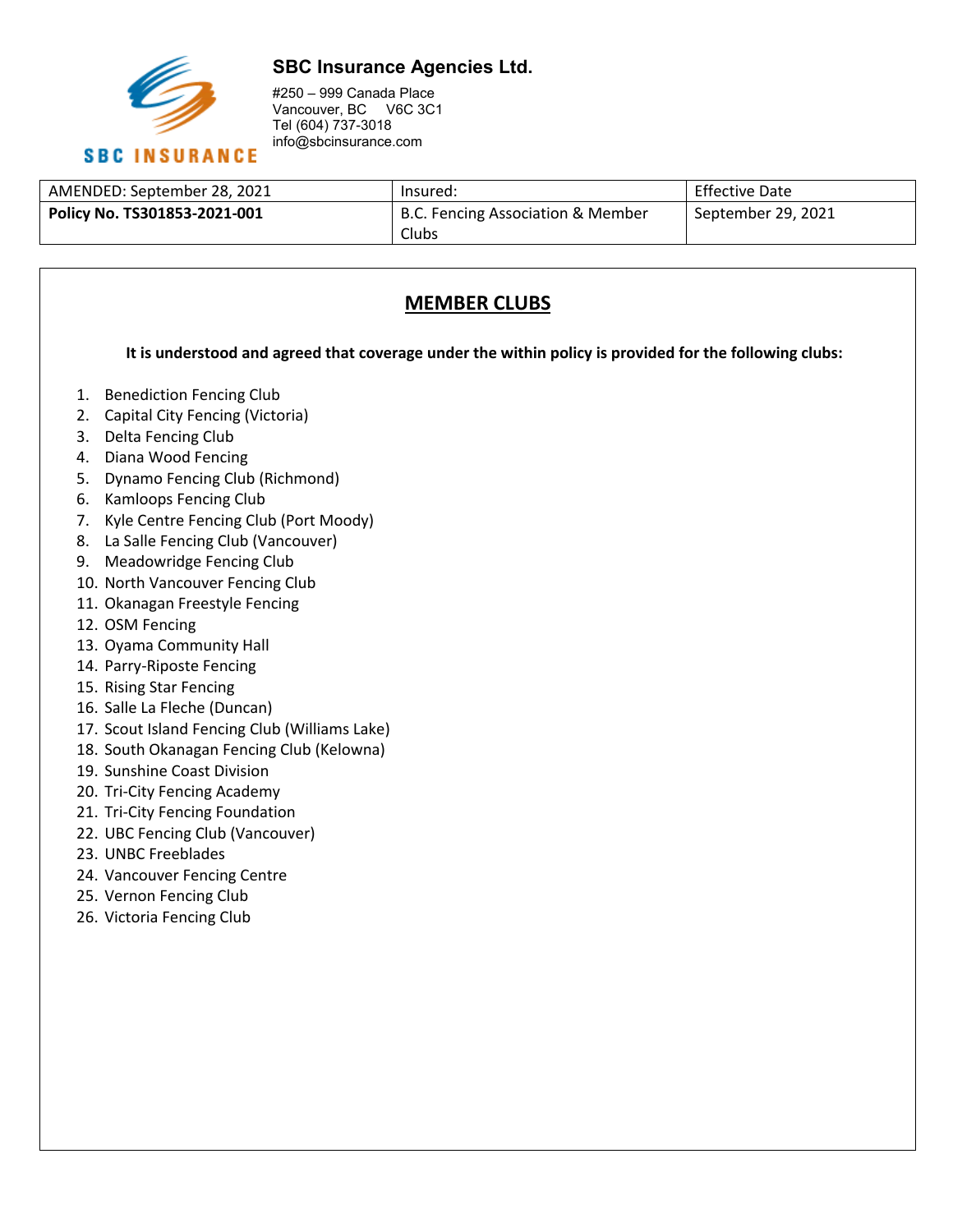

#### **SBC Insurance Agencies Ltd.**

#250 – 999 Canada Place Vancouver, BC V6C 3C1 Tel (604) 737-3018 info@sbcinsurance.com

## **SBC INSURANCE**

| AMENDED: September 28, 2021  | Insured:                                   | <b>Effective Date</b> |
|------------------------------|--------------------------------------------|-----------------------|
| Policy No. TS301853-2021-001 | B.C. Fencing Association & Member<br>Clubs | September 29, 2021    |

#### **THIS CERTIFICATE IS ISSUED AT THE REQUEST OF:**

ALL SAINTS PARISH ARTHRITIS RESEARCH CANADA BROCKTON PREPARATORY SCHOOL CITY OF ABBOTSFORD & SCHOOL DISTRICT 34 CITY OF COQUITLAM & SCHOOL DISTRICT 43 CITY OF KAMLOOPS & SCHOOL DISTRICT 73 CITY OF KELOWNA, SCHOOL DISTRICT 23, SCHOOL DISTRICT 83 CITY OF MAPLE RIDGE CITY OF NANAIMO CITY OF NORTH VANCOUVER, DISTRICT OF NORTH VANCOVUER, NORTH VANCOUVER RECREATION AND CULTURE COMMISSION, SCHOOL DISTRICT 44 CITY OF PITT MEADOWS CITY OF PORT COQUITLAM CITY OF PORT MOODY CITY OF PRINCE GEORGE, NORTHERN SPORT CENTRE LTD., UNIVERSITY OF NORTHERN BC CITY OF RICHMOND, SEA ISLAND COMMUNITY ASSOICATION, WEST RICHMOND COMMUNITY ASSOCIATION CITY OF SURREY CITY OF VANCOUVER, ITS BOARD OF PARKS & RECREATION & AFFILIATED COMMUNITY CENTRE ASSOCIATIONS & SOCIETIES, VANCOUVER POLICE BOARD, THEIR OFFICIALS, OFFICERS, EMPLOYEES, SERVANTS & AGENTS CITY OF VERNON CORPORATION OF THE DISTRICT OF SAANICH AND SCHOOL DISTRICT 63 COWICHAN VALLEY REGIONAL DISTRICT DISTRICT OF COLSTREAM DISTRICT OF MISSION DISTRICT OF SECHELT DOMINIQUE'S SCHOOL OF DANCE INC. MAPLE RIDGE & PITT MEADOWS PARKS & LEISURE SERVICES COMMISSSION MEADOWRIDGE SCHOOL OKANAGAN COLLEGE REGIONAL DISTRICT OF CENTRAL KOOTENAYS REGIONAL DISTRICT OF NORTH OKANAGAN RICHMOND OLYMPIC OVAL ROYAL CANADIAN LEGION, PORT MOODY BRANCH 119 SCHOOL DISTRICT #39 AND/OR VANCOUVER BOARD OF EDUCATION SCHOOL DISTRICT 27 SCHOOL DISTRICT 36 SCHOOL DISTRICT 42